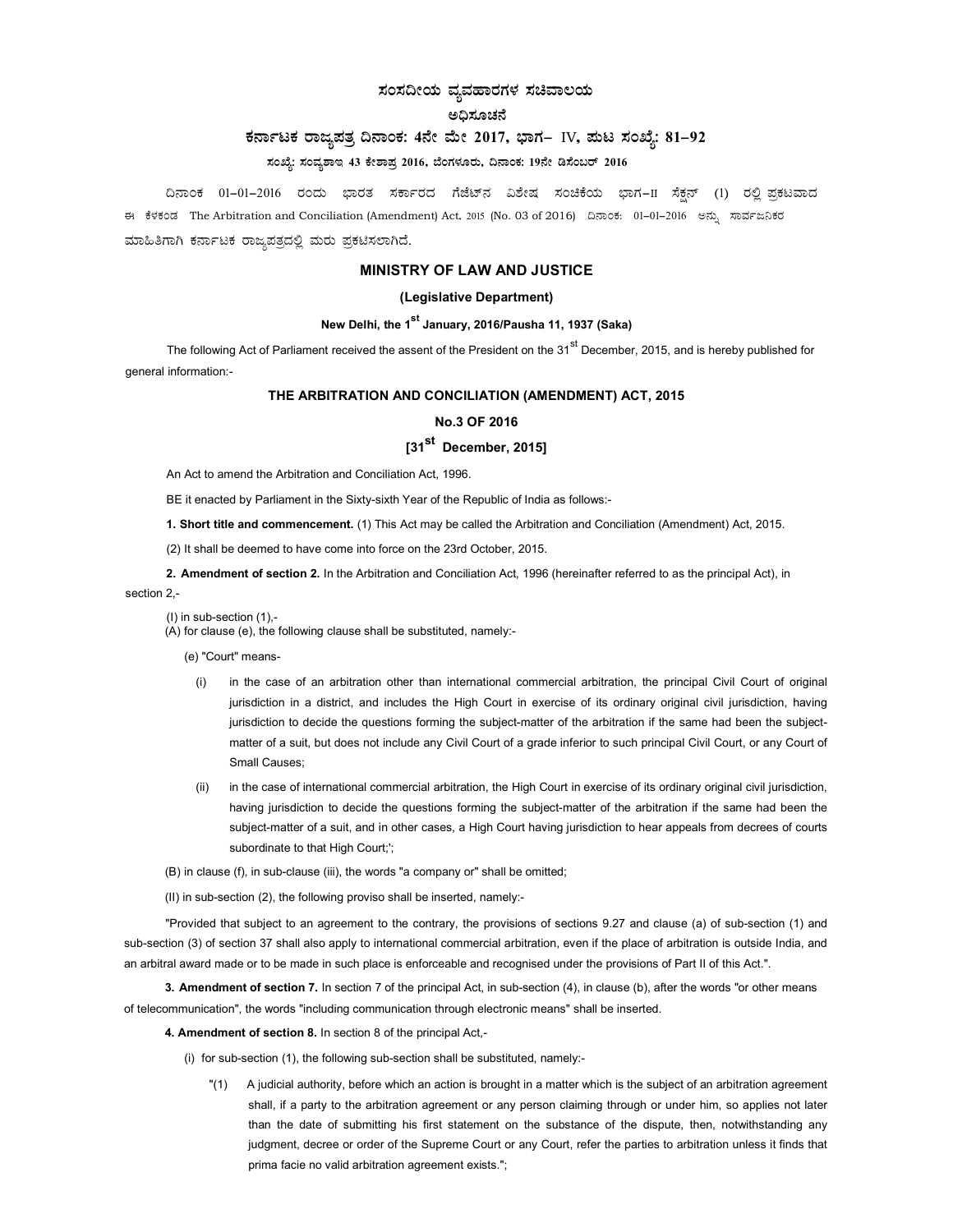(ii) in sub-section (2), the following proviso shall be inserted, namely:-

"Provided that where the original arbitration agreement or a certified copy thereof is not available with the party applying for reference to arbitration under sub-section (1), and the said agreement or certified copy is retained by the other party to that agreement, then, the party so applying shall file such application along with a copy of the arbitration agreement and a petition praying the Court to call upon the other party to produce the original arbitration agreement or its duly certified copy before that Court.".

5. Amendment of section 9. Section 9 of the principal Act shall be renumbered as sub-section (1) thereof, and after subsection (1) as so renumbered, the following sub-sections shall be inserted, namely:-

"(2) Where, before the commencement of the arbitral proceedings, a Court passes an order for any interim measure of protection under sub-section (1), the arbitral proceedings shall be commenced within a period of ninety days from the date of such order or within such further time as the Court may determine.

(3) Once the arbitral tribunal has been constituted, the Court shall not entertain an application under sub-section (1), unless the Court finds that circumstances exist which may not render the remedy provided under section 17 efficacious.".

6. Amendment of section 11. In section 11 of the principal Act,-

- (i) in sub-sections (4), (5) and (6), for the words "the Chief Justice or any person or institution designated by him" wherever they occur, the words "the Supreme Court or, as the case may be, the High Court or any person or institution designated by such Court" shall be substituted;
- (ii) after sub-section (6), the following sub-sections shall be inserted, namely:-
	- "(6A) The Supreme Court or, as the case may be, the High Court, while considering any application under subsection (4) or sub-section (5) or sub-section (6), shall, notwithstanding any judgment, decree or order of any Court, confine to the examination of the existence of an arbitration agreement.
	- (6B) The designation of any person or institution by the Supreme Court or, as the case may be, the High Court, for the purposes of this section shall not be regarded as a delegation of judicial power by the Supreme Court or the High Court.";
- (iii) in sub-section (7), for the words "the Chief Justice or the person or institution designated by him is final", the words "the Supreme Court or, as the case may be, the High Court or the person or institution designated by such Court is final and no appeal including Letters Patent Appeal shall lie against such decision" shall be substituted;
- (iv) for sub-section (8), the following sub-section shall be substituted, namely:-

"(8) The Supreme Court or, as the case may be, the High Court or the person or institution designated by such Court, before appointing an arbitrator, shall seek a disclosure in writing from the prospective arbitrator in terms of sub-section (1) of section 12, and have due regard to-

- (a) any qualifications required for the arbitrator by the agreement of the parties; and
- (b) the contents of the disclosure and other considerations as are likely to secure the appointment of an independent and impartial arbitrator.";
- (v) in sub-section (9), for the words "the Chief Justice of India or the person or institution designated by him", the words "the Supreme Court or the person or institution designated by that Court" shall be substituted;
- (vi) for sub-section (10), the following sub-section shall be substituted, namely:-

"(10) The Supreme Court or, as the case may be, the High Court, may make such scheme as the said Court may deem appropriate for dealing with matters entrusted by sub-section (4) or sub-section (5) or sub-section (6), to it.";

- (vii) in sub-section (11), for the words "the Chief Justices of different High Courts or their designates, the Chief Justice or his designate to whom the request has been first made", the words "different High Courts or their designates, the High Court or its designate to whom the request has been first made" shall be substituted;
- (viii) for sub-section (12), the following sub-section shall be substituted, namely:-

 $'(12)$  (a) Where the matters referred to in sub-sections  $(4)$ ,  $(5)$ ,  $(6)$ ,  $(7)$ ,  $(8)$  and sub-section  $(10)$  arise in an international commercial arbitration, the reference to the "Supreme Court or, as the case may be, the High Court" in those sub-sections shall be construed as a reference to the "Supreme Court"; and

(b) where the matters referred to in sub-sections (4), (5), (6), (7), (8) and sub-section (10) arise in any other arbitration, the reference to "the Supreme Court or, as the case may be, the High Court" in those subsections shall be construed as a reference to the "High Court" within whose local limits the principal Civil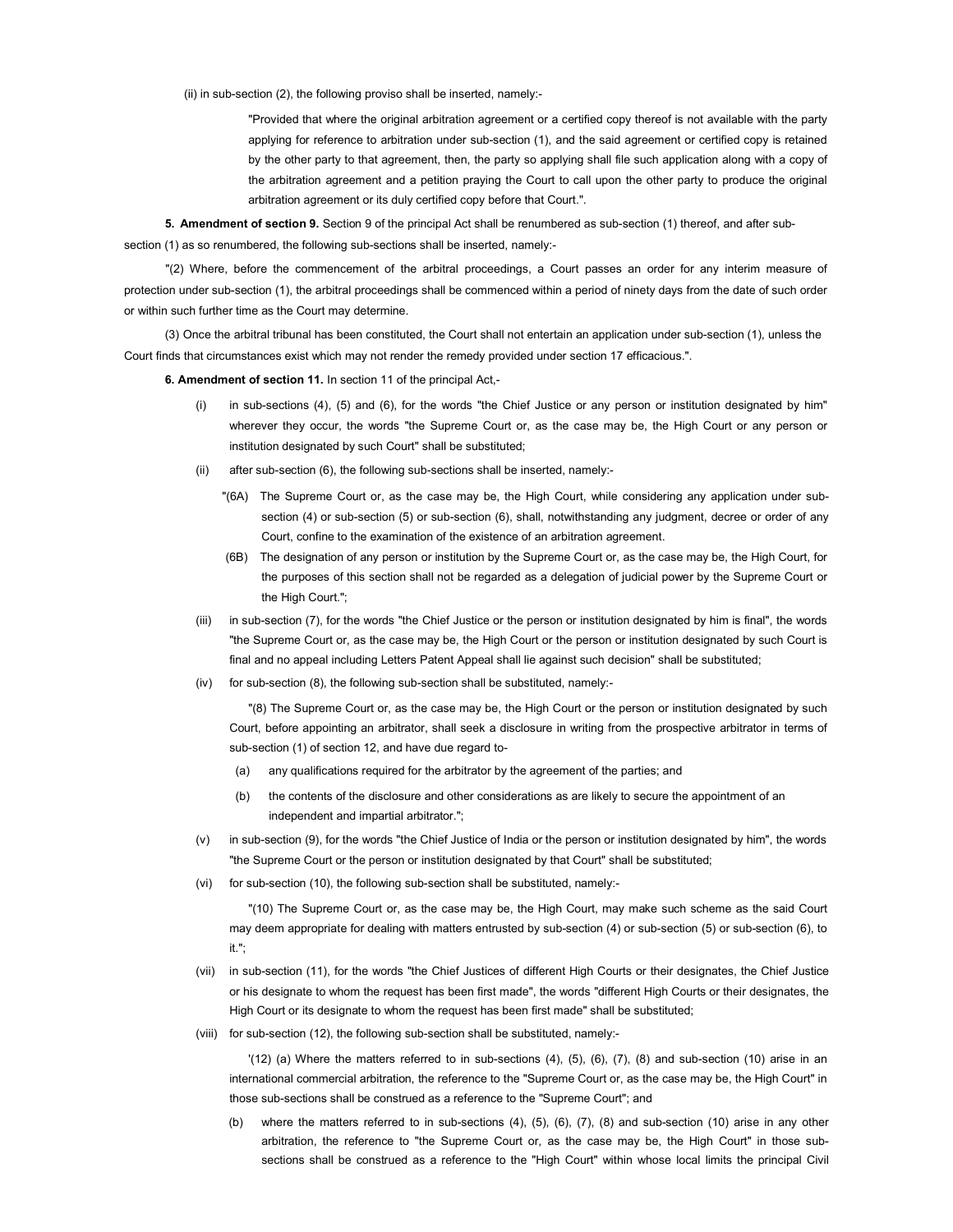Court referred to in clause (e) of sub-section (1) of section 2 is situate, and where the High Court itself is the Court referred to in that clause, to that High Court.';

(ix) after sub-section (12), the following sub-sections shall be inserted, namely:-

"(13) An application made under this section for appointment of an arbitrator or arbitrators shall be disposed of by the Supreme Court or the High Court or the person or institution designated by such Court, as the case may be, as expeditiously as possible and an endeavour shall be made to dispose of the matter within a period of sixty days from the date of service of notice on the opposite party.

(14) For the purpose of determination of the fees of the arbitral tribunal and the manner of its payment to the arbitral tribunal, the High Court may frame such rules as may be necessary, after taking into consideration the rates specified in the Fourth Schedule.

Explanation.-For the removal of doubts, it is hereby clarified that this sub-section shall not apply to international commercial arbitration and in arbitrations (other than international commercial arbitration) in case where parties have agreed for determination of fees as per the rules of an arbitral institution." .

7. Insertion of new section 11A. After section 11 of the principal Act, the following new section shall be inserted, namely:-

"11A. Power of Central Government to amend Fourth Schedule. (1) If the Central Government is satisfied that it is necessary or expedient so to do, it may, by notification in the Official Gazette, amend the Fourth Schedule and thereupon the Fourth Schedule shall be deemed to have been amended accordingly.

(2) A copy of every notification proposed to be issued under sub-section (1), shall be laid in draft before each House of Parliament, while it is in session, for a total period of thirty days which may be comprised in one session or in two or more successive sessions, and if, before the expiry of the session immediately following the session or the successive sessions aforesaid, both Houses agree in disapproving the issue of the notification or both Houses agree in making any modification in the notification, the notification shall not be issued or, as the case may be, shall be issued only in such modified form as may be agreed upon by the both Houses of Parliament."

8. Amendment of section 12. In section 12 of the principal Act,-

- for sub-section (1), the following sub-section shall be substituted, namely:-
	- "(1) When a person is approached in connection with his possible appointment as an arbitrator, he shall disclose in writing any circumstances,-
		- (a) such as the existence either direct or indirect, of any past or present relationship with or interest in any of the parties or in relation to the subject-matter in dispute, whether financial, business, professional or other kind, which is likely to give rise to justifiable doubts as to his independence or impartiality; and
		- (b) which are likely to affect his ability to devote sufficient time to the arbitration and in particular his ability to complete the entire arbitration within a period of twelve months.

Explanation 1.-The grounds stated in the Fifth Schedule shall guide in determining whether circumstances exist which give rise to justifiable doubts as to the independence or impartiality of an arbitrator.

Explanation 2.- The disclosure shall be made by such person in the form specified in the Sixth Schedule.";

(ii) after sub-section (4), the following sub-section shall be inserted, namely:-

"(5) Notwithstanding any prior agreement to the contrary, any person whose relationship, with the parties or counsel or the subject-matter of the dispute, falls under any of the categories specified in the Seventh Schedule shall be ineligible to be appointed as an arbitrator:

Provided that parties may, subsequent to disputes having arisen between them, waive the applicability of this sub-section by an express agreement in writing.

9. Amendment of section 14. In section 14 of the principal Act, in sub-section (1), in the opening portion, for the words "The mandate of an arbitrator shall terminate if", the words "The mandate of an arbitrator shall terminate and he shall be substituted by another arbitrator, if" shall be substituted.

10. Substitution of new section for section 17. For section 17 of the principal Act, the following section shall be substituted, namely:-

"17. Interim measures ordered by arbitral tribunal. (1) A party may, during the arbitral proceedings or at any time after the making of the arbitral award but before it is enforced in accordance with section 36, apply to the arbitral tribunal-

(i) for the appointment of a guardian for a minor or person of unsound mind for the purposes of arbitral proceedings; or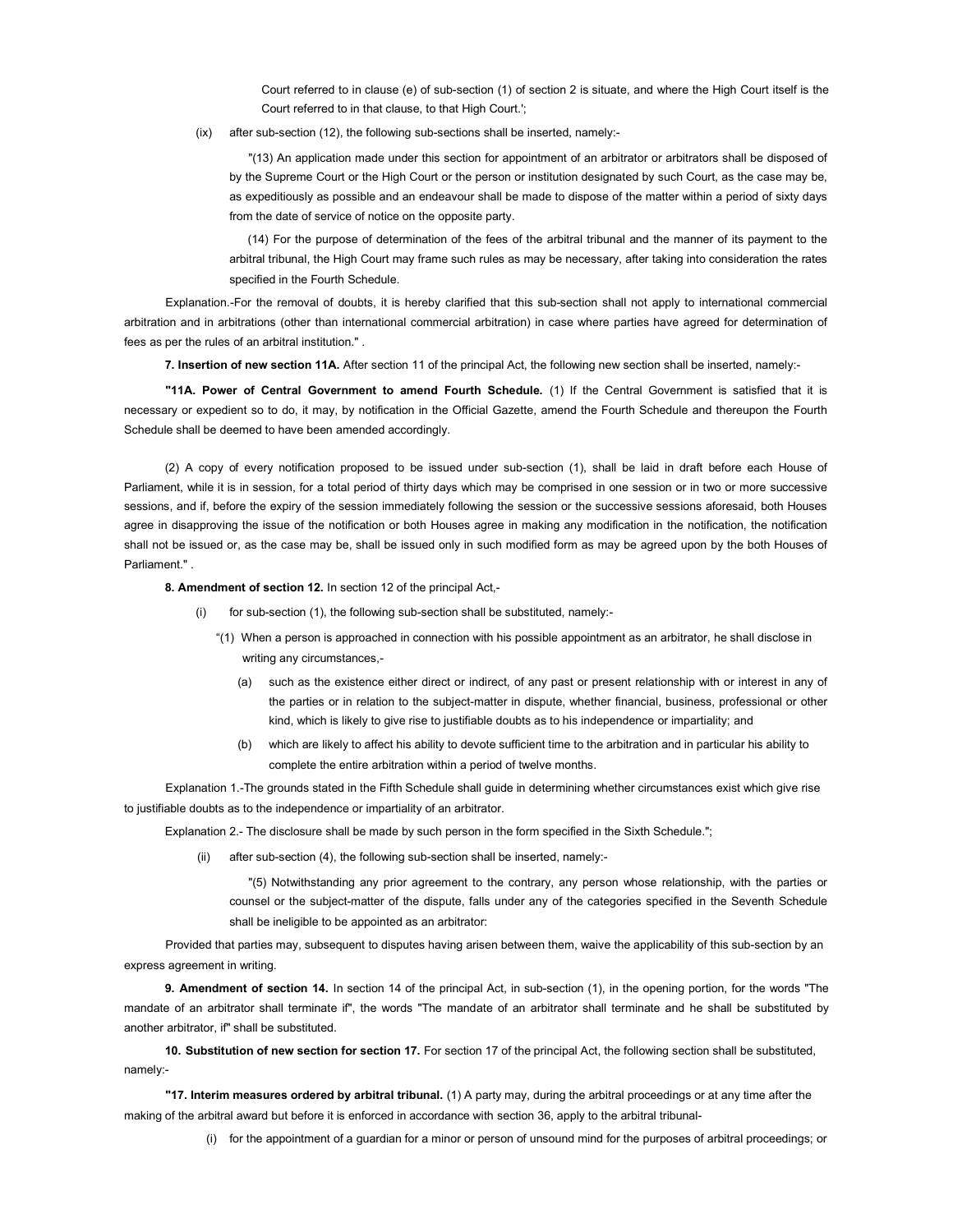- (ii) for an interim measure of protection in respect of any of the following matters, namely:-
	- (a) the preservation, interim custody or sale of any goods which are the subject-matter of the arbitration agreement;
	- (b) securing the amount in dispute in the arbitration;
	- (c) the detention, preservation or inspection of any property or thing which is the subject-matter of the dispute in arbitration, or as to which any question may arise therein and authorising for any of the aforesaid purposes any person to enter upon any land or building in the possession of any party, or authorising any samples to be taken, or any observation to be made, or experiment to be tried, which may be necessary or expedient for the purpose of obtaining full information or evidence;
	- (d) interim injunction or the appointment of a receiver;
	- (e) such other interim measure of protection as may appear to the arbitral tribunal to be just and convenient,

and the arbitral tribunal shall have the same power for making orders, as the court has for the purpose of, and in relation to, any proceedings before it.

(2) Subject to any orders passed in an appeal under section 37, any order issued by the arbitral tribunal under this section shall be deemed to be an order of the Court for all purposes and shall be enforceable under the Code of Civil Procedure, 1908, (5 of 1908) in the same manner as if it were an order of the Court."

11. Amendment of section 23. In section 23 of the principal Act, after sub-section (2), the following sub-section shall be inserted, namely:-

"(2A) The respondent, in support of his case, may also submit a counterclaim or plead a set-off, which shall be adjudicated upon by the arbitral tribunal, if such counterclaim or set-off falls within the scope of the arbitration agreement.".

12. Amendment of section 24. In section 24 of the principal Act, after the proviso to sub-section (1), the following proviso shall be inserted, namely:-

"Provided further that the arbitral tribunal shall, as far as possible, hold oral hearings for the presentation of evidence or for oral argument on day-to-day basis, and not grant any adjournments unless sufficient cause is made out, and may impose costs including exemplary costs on the party seeking adjournment without any sufficient cause.".

13. Amendment of section 25. In section 25 of the principal Act, in clause (b), at the end, after the words "allegations by the claimant", the words "and shall have the discretion to treat the right of the respondent to file such statement of defence as having been forfeited" shall be inserted.

14. Amendment of section 28. In section 28 of the principal Act, for sub-section (3), the following sub-section shall be substituted, namely:-

"(3) While deciding and making an award, the arbitral tribunal shall, in all cases, take into account the terms of the contract and trade usages applicable to the transaction." .

15. Insertion of new sections 29A and 29B. After section 29 of the principal Act, the following new sections shall be inserted, namely:-

"29A. Time limit for arbitral award. (1) The award shall be made within a period of twelve months from the date the arbitral tribunal enters upon the reference.

Explanation.-For the purpose of this sub-section, an arbitral tribunal shall be deemed to have entered upon the reference on the date on which the arbitrator or all the arbitrators, as the case may be, have received notice, in writing, of their appointment.

(2) If the award is made within a period of six months from the date the arbitral tribunal enters upon the reference, the arbitral tribunal shall be entitled to receive such amount of additional fees as the parties may agree.

(3) The parties may, by consent, extend the period specified in sub-section (1) for making award for a further period not exceeding six months.

(4) If the award is not made within the period specified in sub-section (1) or the extended period specified under sub-section (3), the mandate of the arbitrator(s) shall terminate unless the Court has, either prior to or after the expiry of the period so specified, extended the period:

Provided that while extending the period under this sub-section, if the Court finds that the proceedings have been delayed for the reasons attributable to the arbitral tribunal, then, it may order reduction of fees of arbitrator(s) by not exceeding five percent for each month of such delay.

(5) The extension of period referred to in sub-section (4) may be on the application of any of the parties and may be granted only for sufficient cause and on such terms and conditions as may be imposed by the Court.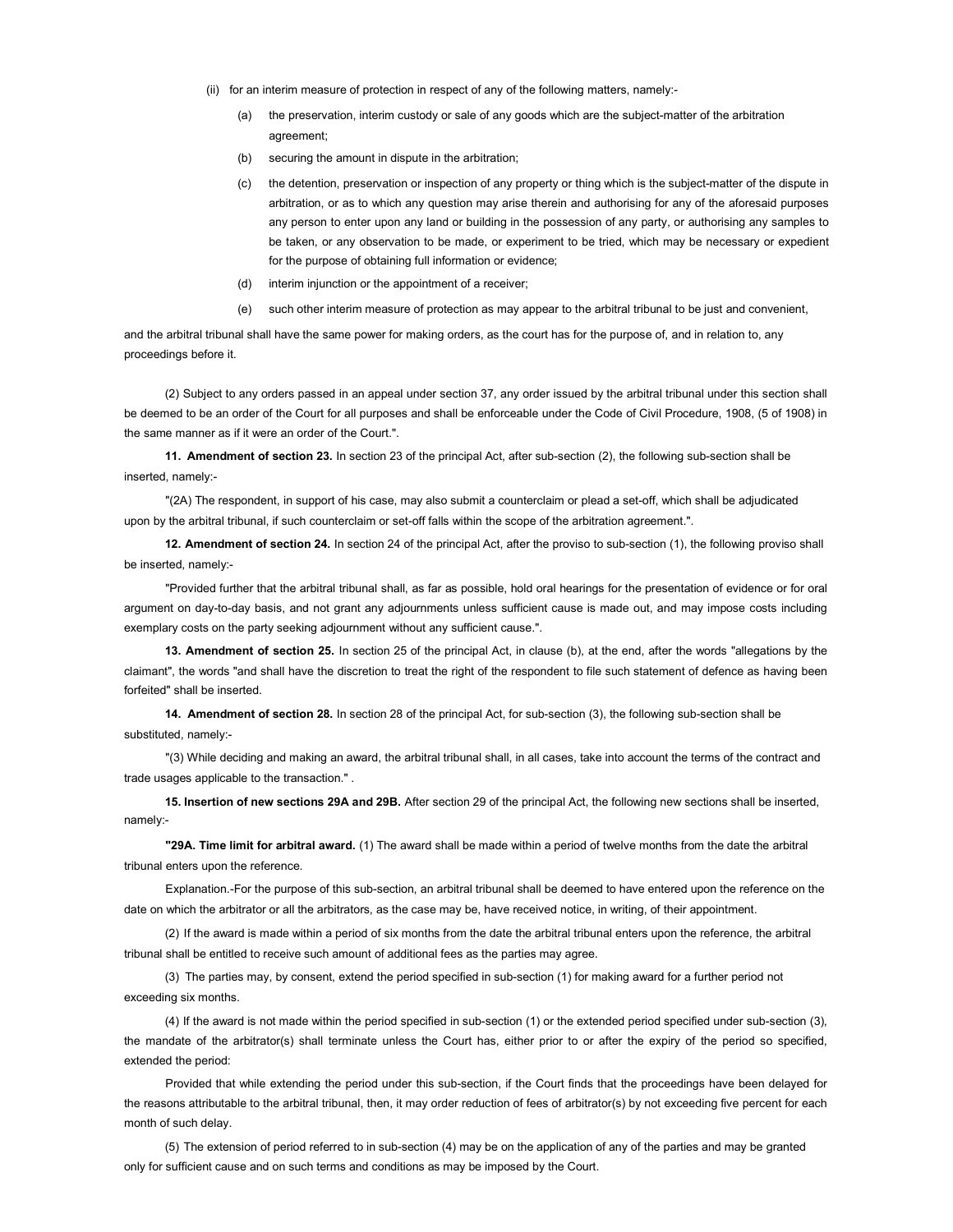(6) While extending the period referred to in sub-section (4), it shall be open to the Court to substitute one or all of the arbitrators and if one or all of the arbitrators are substituted, the arbitral proceedings shall continue from the stage already reached and on the basis of the evidence and material already on record, and the arbitrator(s) appointed under this section shall be deemed to have received the said evidence and material.

(7) In the event of arbitrator(s) being appointed under this section, the arbitral tribunal thus reconstituted shall be deemed to be in continuation of the previously appointed arbitral tribunal.

(8) It shall be open to the Court to impose actual or exemplary costs upon any of the parties under this section.

(9) An application filed under sub-section (5) shall be disposed of by the Court as expeditiously as possible and endeavour shall be made to dispose of the matter within a period of sixty days from the date of service of notice on the opposite party.

29B. Fast track procedure. (1) Notwithstanding anything contained in this Act, the parties to an arbitration agreement, may, at any stage either before or at the time of appointment of procedure. the arbitral tribunal, agree in writing to have their dispute resolved by fast track procedure specified in sub-section (3).

(2) The parties to the arbitration agreement, while agreeing for resolution of dispute by fast track procedure, may agree that the arbitral tribunal shall consist of a sole arbitrator who shall be chosen by the parties.

(3) The arbitral tribunal shall follow the following procedure while conducting arbitration proceedings under sub-section (1):

- (a) The arbitral tribunal shall decide the dispute on the basis of written pleadings, documents and submissions filed by the parties without any oral hearing;
- (b) The arbitral tribunal shall have power to call for any further information or clarification from the parties in addition to the pleadings and documents filed by them;
- (c) An oral hearing may be held only, if, all the parties make a request or if the arbitral tribunal considers it necessary to have oral hearing for clarifying certain issues;
- (d) The arbitral tribunal may dispense with any technical formalities, if an oral hearing is held, and adopt such procedure as deemed appropriate for expeditious disposal of the case.

(4) The award under this section shall be made within a period of six months from the date the arbitral tribunal enters upon the reference.

(5) If the award is not made within the period specified in sub-section (4), the provisions of sub-sections (3) to (9) of section 29A shall apply to the proceedings.

(6) The fees payable to the arbitrator and the manner of payment of the fees shall be such as may be agreed between the arbitrator and the parties.".

16. Amendment of Section 31. In section 31 of the principal Act,-

- (i) in sub-section (7), for clause (b), the following clause shall be substituted, namely:-
	- (b) A sum directed to be paid by an arbitral award shall, unless the award otherwise directs, carry interest at the rate of two per cent. higher than the current rate of interest prevalent on the date of award, from the date of award to the date of payment.

Explanation.- The expression "current rate of interest" shall have the same meaning as assigned to it under clause ( b) of section 2 of the Interest Act, 1978.'; (14 of 1978)

- (ii) for sub-section (8), the following sub-section shall be substituted, namely:-"
	- (8) The costs of an arbitration shall be fixed by the arbitral tribunal in accordance with section 31A.".

17. Insertion of new section 31A. After section 31 of the principal Act, the following new section shall be inserted, namely:-

'31A. Regime for costs. (1) In relation to any arbitration proceeding or a proceeding under any of the provisions of this Act pertaining to the arbitration, the Court or arbitral tribunal, notwithstanding anything contained in the Code of Civil Procedure, 1908, (5 of 1908) shall have the discretion to determine-

- (a) whether costs are payable by one party to another;
- (b) the amount of such costs; and
- (c) when such costs are to be paid.

Explanation.-For the purpose of this sub-section, "costs" means reasonable costs relating to--

- (i) the fees and expenses of the arbitrators, Courts and witnesses;
- (ii) legal fees and expenses: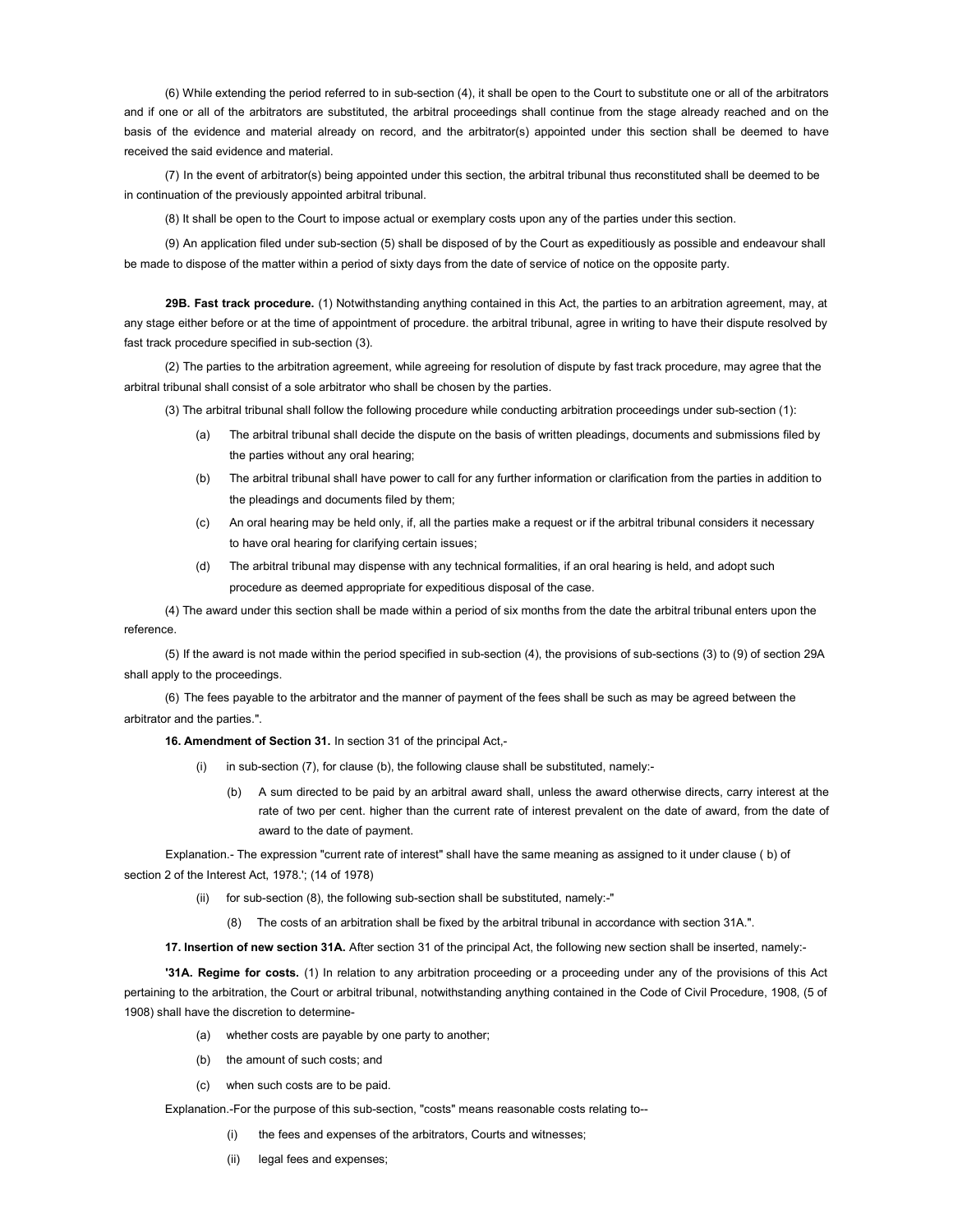- (iii) any administration fees of the institution supervising the arbitration; and
- (iv) any other expenses incurred in connection with the arbitral or Court proceedings and the arbitral award.

(2) If the Court or arbitral tribunal decides to make an order as to payment of costs,-

- (a) the general rule is that the unsuccessful party shall be ordered to pay the costs of the successful party; or
- (b) the Court or arbitral tribunal may make a different order for reasons to be recorded in writing.
- (3) In determining the costs, the Court or arbitral tribunal shall have regard to all the circumstances, including-
	- (a) the conduct of all the parties;
	- (b) whether a party has succeeded partly in the case;
	- (c) whether the party had made a frivolous counter claim leading to delay in the disposal of the arbitral proceedings; and
	- (d) whether any reasonable offer to settle the dispute is made by a party and refused by the other party.

(4) The Court or arbitral tribunal may make any order under this section including the order that a party shall pay-

- (a) a proportion of another party's costs;
- (b) a stated amount in respect of another party's costs;
- (c) costs from or until a certain date only;
- (d) costs incurred before proceedings have begun;
- (e) costs relating to particular steps taken in the proceedings;
- (f) costs relating only to a distinct part of the proceedings; and
- (g) interest on costs from or until a certain date.

(5) An agreement which has the effect that a party is to pay the whole or part of the costs of the arbitration in any event shall be only valid if such agreement is made after the dispute in question has arisen.'.

18. Amendment of section 34. In section 34 of the principal Act,-

(I) in sub-section (2), in clause (b), for the Explanation, the following Explanations shall be substituted, namely:-

"Explanation I.-For the avoidance of any doubt, it is clarified that an award is in conflict with the public policy of India, only if,-

- (i) the making of the award was induced or affected by fraud or corruption or was in violation of section 75 or section  $81:$  or
- (ii) it is in contravention with the fundamental policy of Indian law; or
- (iii) it is in conflict with the most basic notions of morality or justice.

Explanation 2.-For the avoidance of doubt, the test as to whether there is a contravention with the fundamental policy of Indian law shall not entail a review on the merits of the dispute.";

(II) after sub-section (2), the following sub-section shall be inserted, namely:-"

(2A) An arbitral award arising out of arbitrations other than international commercial arbitrations, may also be set aside by the Court, if the Court finds that the award is vitiated by patent illegality appearing on the face of the award:

Provided that an award shall not be set aside merely on the ground of an erroneous application of the law or by reappreciation of evidence.";

(Ill) after sub-section (4), the following sub-sections shall be inserted, namely:-

"(5) An application under this section shall be filed by a party only after issuing a prior notice to the other party and such application shall be accompanied by an affidavit by the applicant endorsing compliance with the said requirement.

(6) An application under this section shall be disposed of expeditiously, and in any event, within a period of one year from the date on which the notice referred to in sub-section (5) is served upon the other party.".

19. Substitution of new section for section 36. For section 36 of the principal Act, the following section shall be substituted, namely:-

"36. Enforcement. (1) Where the time for making an application to set aside the arbitral award under section 34 has expired, then, subject to the provisions of sub-section (2), such award shall be enforced in accordance with the provisions of the Code of Civil Procedure, 1908, (5 of 1908) in the same manner as if it were a decree of the court.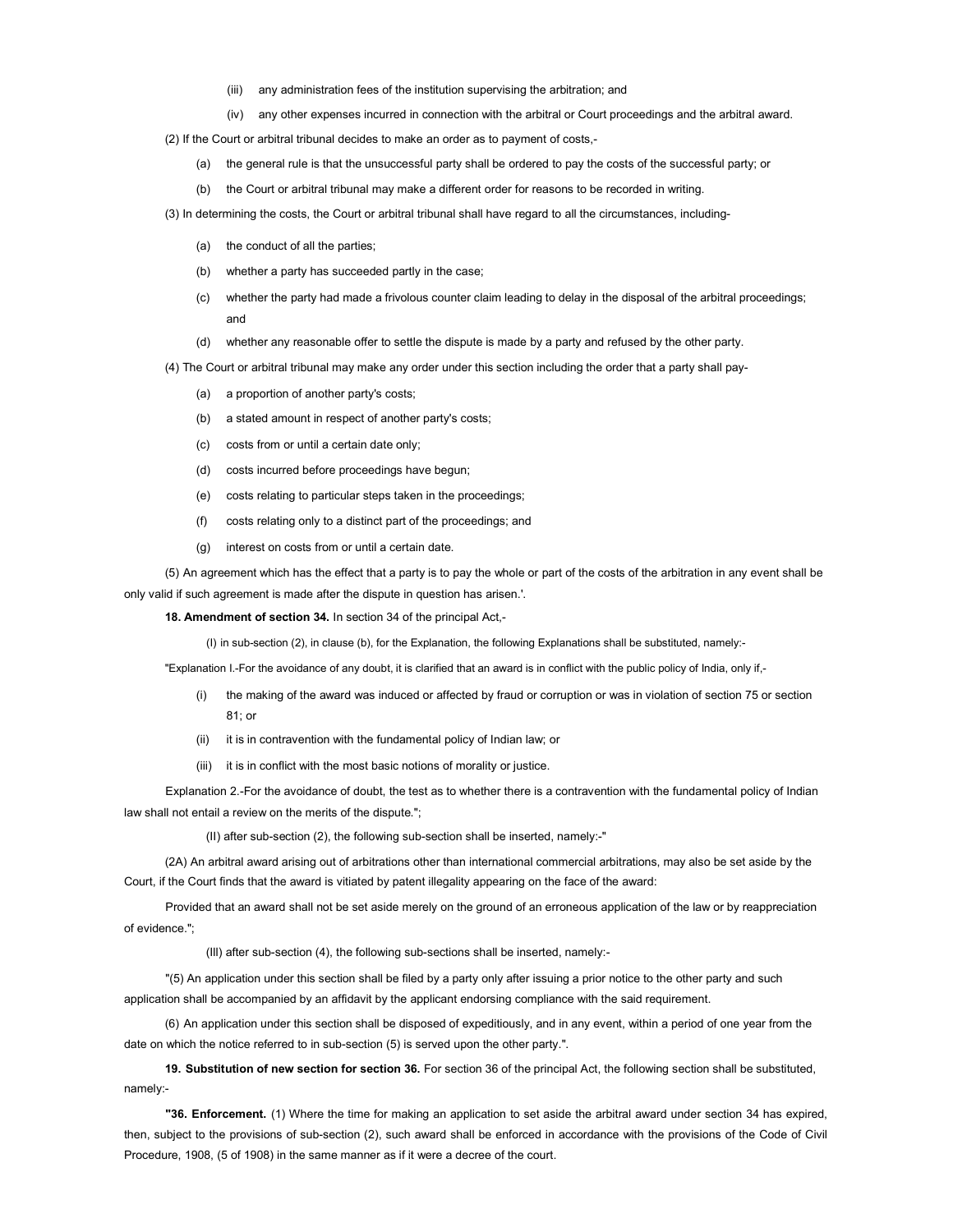(2) Where an application to set aside the arbitral award has been filed in the Court under section 34, the filing of such an application shall not by itself render that award unenforceable, unless the Court grants an order of stay of the operation of the said arbitral award in accordance with the provisions of sub-section (3), on a separate application made for that purpose.

(3) Upon filing of an application under sub-section (2) for stay of the operation of the arbitral award, the Court may, subject to such conditions as it may deem fit, grant stay of the operation of such award for reasons to be recorded in writing:

Provided that the Court shall, while considering the application for grant of stay in the case of an arbitral award for payment of money, have due regard to the provisions for grant of stay of a money decree under the provisions of the Code of Civil Procedure, 1908.". (5 of 1908)

20. Amendment of section 37. In section 37 of the principal Act, in sub-section (1), for clauses (a) and (b), the following clauses shall be substituted, namely:-

- "(a) refusing to refer the parties to arbitration under section 8;
- (b) granting or refusing to grant any measure under section 9;
- (c) setting aside or refusing to set aside an arbitral award under section 34.".

21. Amendment of section 47. In section 47 of the principal Act, for the Explanation, the following Explanation shall be substituted, namely:-

'Explanation.-In this section and in the sections following in this Chapter, "Court" means the High Court having original jurisdiction to decide the questions forming the subject-matter of the arbitral award if the same had been the subject-matter of a suit on its original civil jurisdiction and in other cases, in the High Court having jurisdiction to hear appeals from decrees of courts subordinate to such High Court.' .

22. Amendment of section 48. In section 48 of the principal Act, for the Explanation to sub-section (2), the following Explanations shall be substituted, namely:-

"Explanation I.-For the avoidance of any doubt, it is clarified that an award is in conflict with the public policy of India, only if,-

- (i) the making of the award was induced or affected by fraud or corruption or was in violation of section 75 or section 81; or
- (ii) it is in contravention with the fundamental policy of Indian law; or
- (iii) it is in conflict with the most basic notions of morality or justice.

Explanation 2.-For the avoidance of doubt, the test as to whether there is a contravention with the fundamental policy of Indian law shall not entail a review on the merits of the dispute.".

23. Amendment of section 56. In section 56 of the principal Act, for the Explanation, the following Explanation shall be substituted, namely:-

'Explanation.-In this section and in the sections following in this Chapter, "Court" means the High Court having original jurisdiction to decide the questions forming the subject-matter of the arbitral award if the same had been the subject-matter of a suit on its original civil jurisdiction and in other cases, in the High Court having jurisdiction to hear appeals from decrees of courts subordinate to such High Court.' .

24. Amendment of section 57. In section 57 of the principal Act, in sub-section (1), for the Explanation, the following Explanations shall be substituted, namely:-

"Explanation I.-For the avoidance of any doubt, it is clarified that an award is in conflict with the public policy of India, only if,-

- (i) the making of the award was induced or affected by fraud or corruption or was in violation of section 75 or section 81; or
- (ii) it is in contravention with the fundamental policy of Indian law; or
- (iii) it is in conflict with the most basic notions of morality or justice.

Explanation 2.-For the avoidance of doubt, the test as to whether there is a contravention with the fundamental policy of Indian law shall not entail a review on the merits of the dispute.".

25. Insertion of new Fourth Schedule, Fifth Schedule, Sixth Schedule and Seventh Schedule. After the Third Schedule to the principal Act, the following new Schedules shall be inserted, namely:-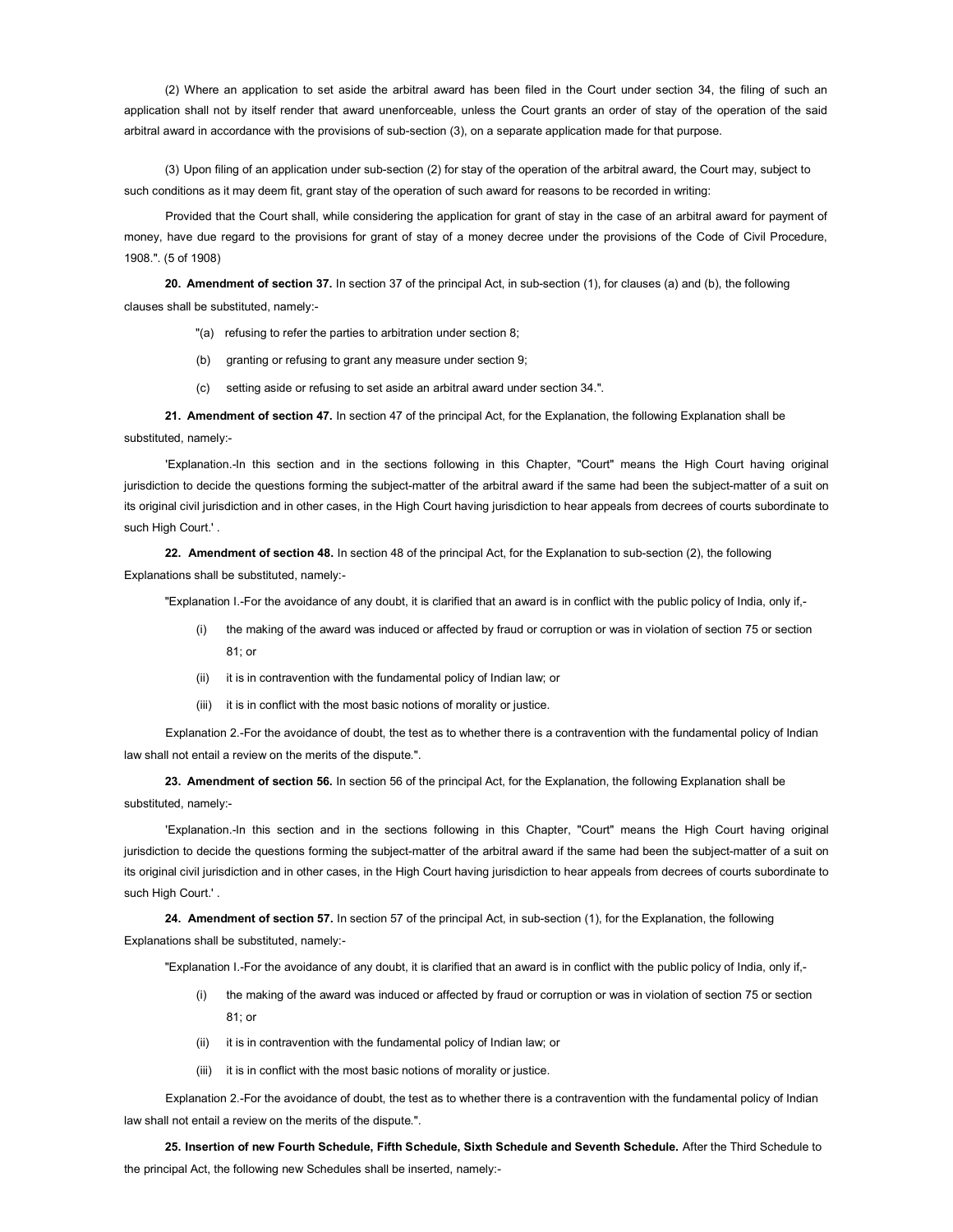#### THE FOURTH SCHEDULE

## [See section 11 (14)]

| Sum in dispute                                   | Model fee                                                                                                               |
|--------------------------------------------------|-------------------------------------------------------------------------------------------------------------------------|
| Up to Rs. 5,00,000                               | Rs.45,000                                                                                                               |
| Above Rs. 5,00,000 and up to Rs.20,00,000        | Rs. 45,000 plus 3.5 per cent of the claim amount over<br>and above Rs. 5,00,000                                         |
| Above Rs. 20,00,000 and up to Rs. 1,00,00,000    | Rs. 97,500 plus 3 per cent. of the claim amount over and<br>above Rs. 20,00,000                                         |
| Above Rs. 1,00,00,000 and up to Rs. 10,00,00,000 | Rs. 3,37,500 plus 1 per cent. of the claim amount over<br>and above Rs. 1,00,00,000                                     |
| Above Rs. 10,00,00,000 and up to Rs.20,00,00,000 | Rs. 12,37,500 plus 0.75 per cent. of the claim amount over<br>and above Rs. 1,00,00,000                                 |
| Above Rs. 20,00,00,000                           | Rs. 19,87,500 plus 0.5 per cent. of the claim amount over<br>and above Rs. 20,00,00,000 with a ceiling of Rs. 30,00,000 |

Note:- In the event, the arbitral tribunal is a sole arbitrator, he shall be entitled to an additional amount of twenty- five per cent. on the fee payable as per the table set out above.

#### THE FIFTH SCHEDULE

### [See section 12 (1)(b)]

The following grounds give rise to justifiable doubts as to the independence or impartiality of arbitrators:

#### Arbitrator's relationship with the parties or counsel

- 1. The arbitrator is an employee, consultant, advisor or has any other past or present business relationship with a party.
- 2. The arbitrator currently represents or advises one of the parties or an affiliate of one of the parties.
- 3. The arbitrator currently represents the lawyer or law firm acting as counsel for one of the parties.
- 4. The arbitrator is a lawyer in the same law firm which is representing one of the parties.
- 5. The arbitrator is a manager, director or part of the management, or has a similar controlling influence, in an affiliate of one of the parties if the affiliate is directly involved in the matters in dispute in the arbitration.
- 6. The arbitrator's law firm had a previous but terminated involvement in the case without the arbitrator being involved himself or herself.
- 7. The arbitrator's law firm currently has a significant commercial relationship with one of the parties or an affiliate of one of the parties.
- 8. The arbitrator regularly advises the appointing party or an affiliate of the appointing party even though neither the arbitrator nor his or her firm derives a significant financial income therefrom.
- 9. The arbitrator has a close family relationship with one of the parties and in the case of companies with the persons in the management and controlling the company.
- 10. A close family member of the arbitrator has a significant financial interest in one of the parties or an affiliate of one of the parties.
- 11. The arbitrator is a legal representative of an entity that is a party in the arbitration.
- 12. The arbitrator is a manager, director or part of the management, or has a similar controlling influence in one of the parties.
- 13. The arbitrator has a significant financial interest in one of the parties or the outcome of the case.
- 14. The arbitrator regularly advises the appointing party or an affiliate of the appointing party, and the arbitrator or his or her firm derives a significant financial income therefrom.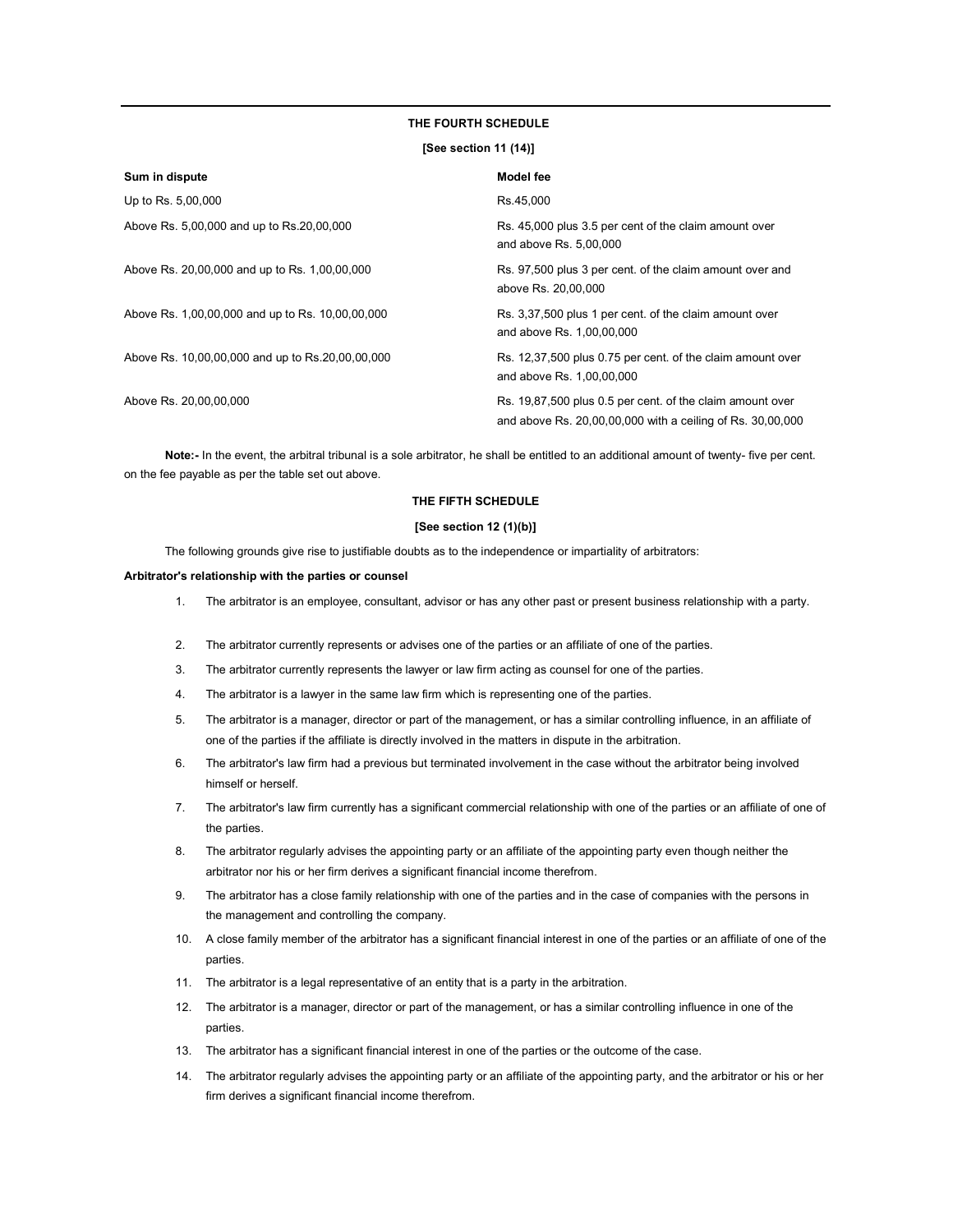#### Relationship of the arbitrator to the dispute

- 15. The arbitrator has given legal advice or provided an expert opinion on the dispute to a party or an affiliate of one of the parties.
- 16. The arbitrator has previous involvement in the case.

#### Arbitrator's direct or indirect interest in the dispute

- 17. The arbitrator holds shares, either directly or indirectly, in one of the parties or an affiliate of one of the parties that is privately held.
- 18. A close family member of the arbitrator has a significant financial interest in the outcome of the dispute.
- 19. The arbitrator or a close family member of the arbitrator has a close relationship with a third party who may be liable to recourse on the part of the unsuccessful party in the dispute.

#### Previous services for one of the parties or other involvement in the case

- 20. The arbitrator has within the past three years served as counsel for one of the parties or an affiliate of one of the parties or has previously advised or been consulted by the party or an affiliate of the party making the appointment in an unrelated matter, but the arbitrator and the party or the affiliate of the party have no ongoing relationship.
- 21. The arbitrator has within the past three years served as counsel against one of the parties or an affiliate of one of the parties in an unrelated matter.
- 22. The arbitrator has within the past three years been appointed as arbitrator on two or more occasions by one of the parties or an affiliate of one of the parties.
- 23. The arbitrator's law firm has within the past three years acted for one of the parties or an affiliate of one of the parties in an unrelated matter without the involvement of the arbitrator.
- 24. The arbitrator currently serves, or has served within the past three years, as arbitrator in another arbitration on a related issue involving one of the parties or an affiliate of one of the parties.

#### Relationship between an arbitrator and another arbitrator or counsel

- 25. The arbitrator and another arbitrator are lawyers in the same law firm.
- 26. The arbitrator was within the past three years a partner of, or otherwise affiliated with, another arbitrator or any of the counsel in the same arbitration.
- 27. A lawyer in the arbitrator's law firm is an arbitrator in another dispute involving the same party or parties or an affiliate of one of the parties.
- 28. A close family member of the arbitrator is a partner or employee of the law firm representing one of the parties, but is not assisting with the dispute.
- 29. The arbitrator has within the past three years received more than three appointments by the same counsel or the same law firm.

#### Relationship between arbitrator and party and others involved in the arbitration

- 30. The arbitrator's law firm is currently acting adverse to one of the parties or an affiliate of one of the parties.
- 31. The arbitrator had been associated within the past three years with a party or an affiliate of one of the parties in a professional capacity, such as a former employee or partner.

#### Other circumstances

- 32. The arbitrator holds shares, either directly or indirectly, which by reason of number or denomination constitute a material holding in one of the parties or an affiliate of one of the parties that is publicly listed.
- 33. The arbitrator holds a position in an arbitration institution with appointing authority over the dispute.
- 34. The arbitrator is a manager, director or part of the management, or has a similar controlling influence, in an affiliate of one of the parties, where the affiliate is not directly involved in the matters in dispute in the arbitration.

Explanation 1.-The term "close family member" refers to a spouse, sibling, child, parent or life partner.

Explanation 2.- The term "affiliate" encompasses all companies in one group of companies including the parent company.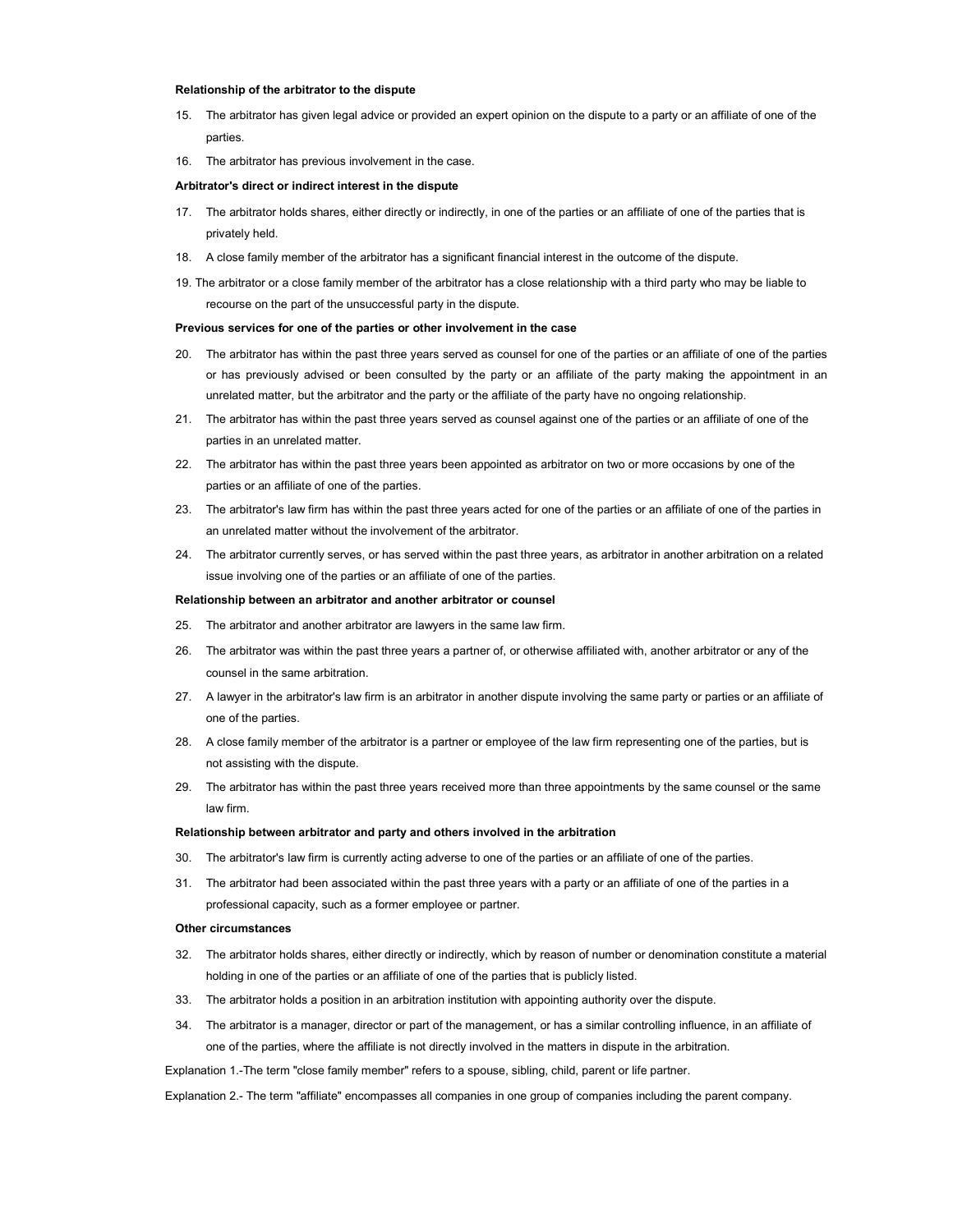Explanation 3.-For the removal of doubts, it is clarified that it may be the practice in certain specific kinds of arbitration, such as maritime or commodities arbitration, to draw arbitrators from a small, specialised pool. If in such fields it is the custom and practice for parties frequently to appoint the same arbitrator in different cases, this is a relevant fact to be taken into account while applying the rules set out above.

## THE SIXTH SCHEDULE

#### [See section 12 (l)(b)]

NAME:

CONTACT DETAILS:

PRIOR EXPERIENCE (INCLUDING EXPERIENCE WITH ARBITRATIONS):

NUMBER OF ONGOING ARBITRATIONS:

CIRCUMSTANCES DISCLOSING ANY PAST OR PRESENT RELATIONSHIP WITH OR INTEREST IN ANY OF THE PARTIES OR IN RELATION TO THE SUBJECT-MATTER IN DISPUTE, WHETHER FINANCIAL, BUSINESS, PROFESSIONAL OR OTHER KIND, WHICH IS LIKELY TO GIVE RISE TO JUSTIFIABLE DOUBTS AS TO YOUR INDEPENDENCE OR IMPARTIALITY (LIST OUT): CIRCUMSTANCES WHICH ARE LIKELY TO AFFECT YOUR ABILITY TO DEVOTE SUFFICIENT TIME TO THE ARBITRATION AND IN PARTICULAR YOUR ABILITY TO FINISH THE ENTIRE ARBITRATION WITHIN TWELVE MONTHS (LIST OUT):

#### THE SEVENTH SCHEDULE

#### [See section 12 (5)]

#### Arbitrator's relationship with the parties or counsel

- 1. The arbitrator is an employee, consultant, advisor or has any other past or present business relationship with a party.
- 2. The arbitrator currently represents or advises one of the parties or an affiliate of one of the parties.
- 3. The arbitrator currently represents the lawyer or law firm acting as counsel for one of the parties.
- 4. The arbitrator is a lawyer in the same law firm which is representing one of the parties.
- 5. The arbitrator is a manager, director or part of the management, or has a similar controlling influence, in an affiliate of one of the parties if the affiliate is directly involved in the matters in dispute in the arbitration.
- 6. The arbitrator's law firm had a previous but terminated involvement in the case without the arbitrator being involved himself or herself.
- 7. The arbitrator's law firm currently has a significant commercial relationship with one ofthe parties or an affiliate of one of the parties.
- 8. The arbitrator regularly advises the appointing party or an affiliate of the appointing party even though neither the arbitrator nor his or her firm derives a significant financial income therefrom.
- 9. The arbitrator has a close family relationship with one of the parties and in the case of companies with the persons in the management and controlling the company.
- 10. A close family member of the arbitrator has a significant financial interest in one of the parties or an affiliate of one of the parties.
- 11. The arbitrator is a legal representative of an entity that is a party in the arbitration.
- 12. The arbitrator is a manager, director or part of the management, or has a similar controlling influence in one of the parties.
- 13. The arbitrator has a significant financial interest in one of the parties or the outcome of the case.
- 14. The arbitrator regularly advises the appointing party or an affiliate of the appointing party, and the arbitrator or his or her firm derives a significant financial income therefrom.

#### Relationship of the arbitrator to the dispute

15. The arbitrator has given legal advice or provided an expert opinion on the dispute to a party or an affiliate of one of the parties.